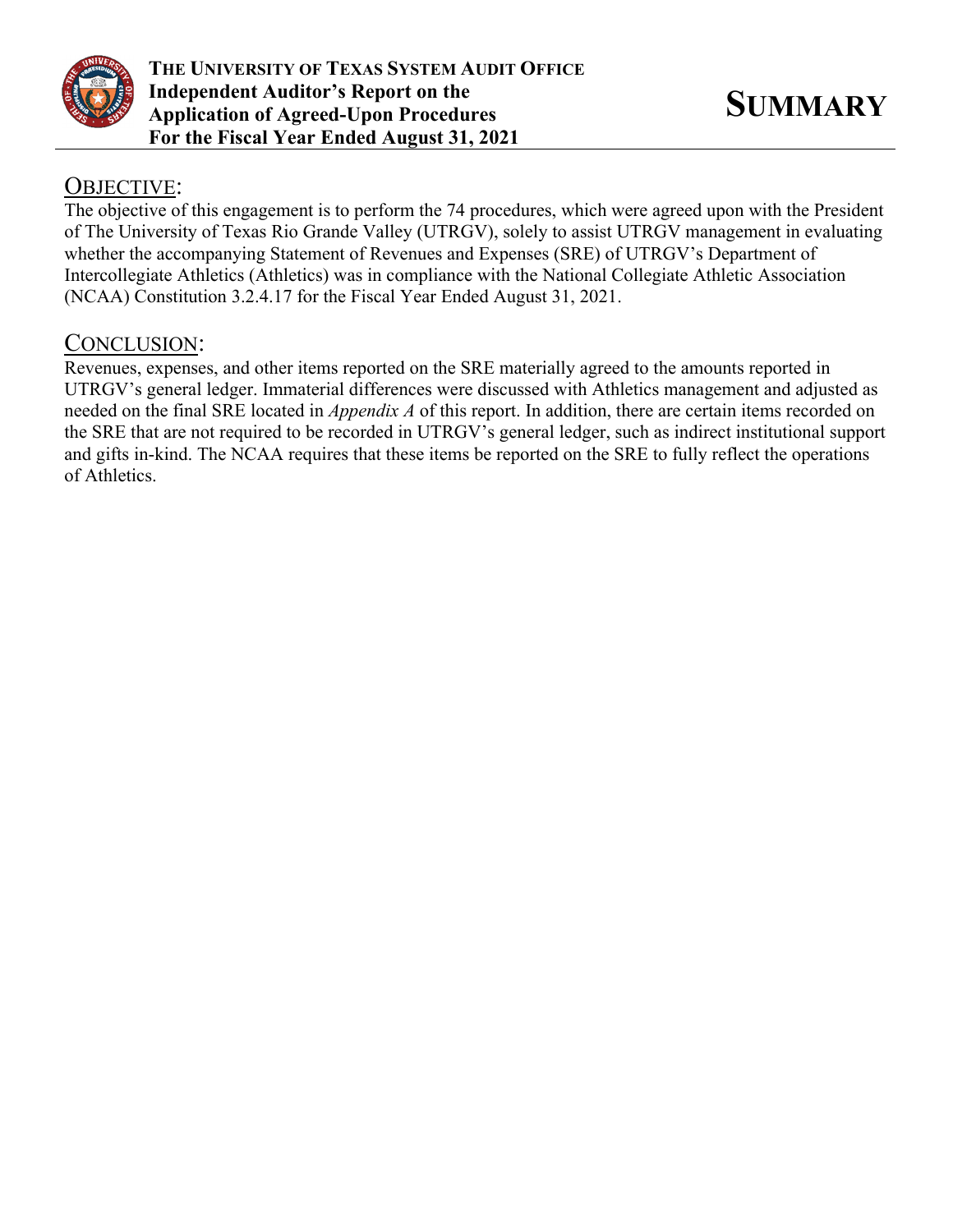

The following pages outline the required procedures and results. Material exceptions for reporting are defined as errors or misclassifications equal to or greater than 1% of total revenues or expenses.

# MINIMUM AGREED-UPON PROCEDURES FOR REVENUE, EXPENSES, AND OTHER REPORTING ITEMS

Agree the amounts reported on the SRE to UTRGV's general ledger.

*No material exceptions were noted as a result of this procedure. However, as a result of the initial tie out of the preliminary SRE to the general ledger, an immaterial adjustment was made to correct a misclassification in the SRE revenues. Also, capital expenditures, which are reported separately to the NCAA, were inadvertently included on the preliminary SRE. These items, along with other immaterial adjustments resulting from the testing procedures below, were discussed with Athletics management and adjusted as needed, resulting in the final SRE located in Appendix A of this report.* 

*In addition, certain items were recorded on the SRE that were not required to be recorded in UTRGV's general ledger, including indirect institutional support and gifts in-kind. The NCAA requires that these items be reported on the SRE to fully reflect the operations of the Athletics Department.* 

- Perform the following procedures for all revenue and expense categories applicable to the SRE:
	- Compare and agree each operating revenue and expense category reported in the SRE during the reporting period to supporting schedules provided by UTRGV. If a specific reporting category is less than 4% of the total revenues, no procedures are required for that specific category.
	- **Compare and agree a sample of operating revenue receipts and operating expenses obtained from** the above supporting schedules to adequate supporting documentation.

*These procedures were performed for revenue and expense categories, except for those less than 4.0% of the total revenues or total expenses, and the results are detailed on the following pages. If applicable, any material exceptions are noted below under the specific reporting category.* 

Compare each major revenue and expense account over  $10\%$  of the total revenues/expenses to prior period amounts and budget estimates. Obtain and document an explanation of any variations greater than 10%. Report the analysis as a supplement to the final Agreed-Upon procedures report.

*This procedure was performed for variances and results detailed in Appendix C, Variance Analysis.* 

• Identify aspects of UTRGV's internal control structure that are unique to the intercollegiate athletics department. Test specific elements of the control environment and accounting systems that (1) are unique to intercollegiate athletics and (2) have not been addressed in connection with the audit of UTRGV's financial statements.

*No material exceptions were noted as a result of this procedure.*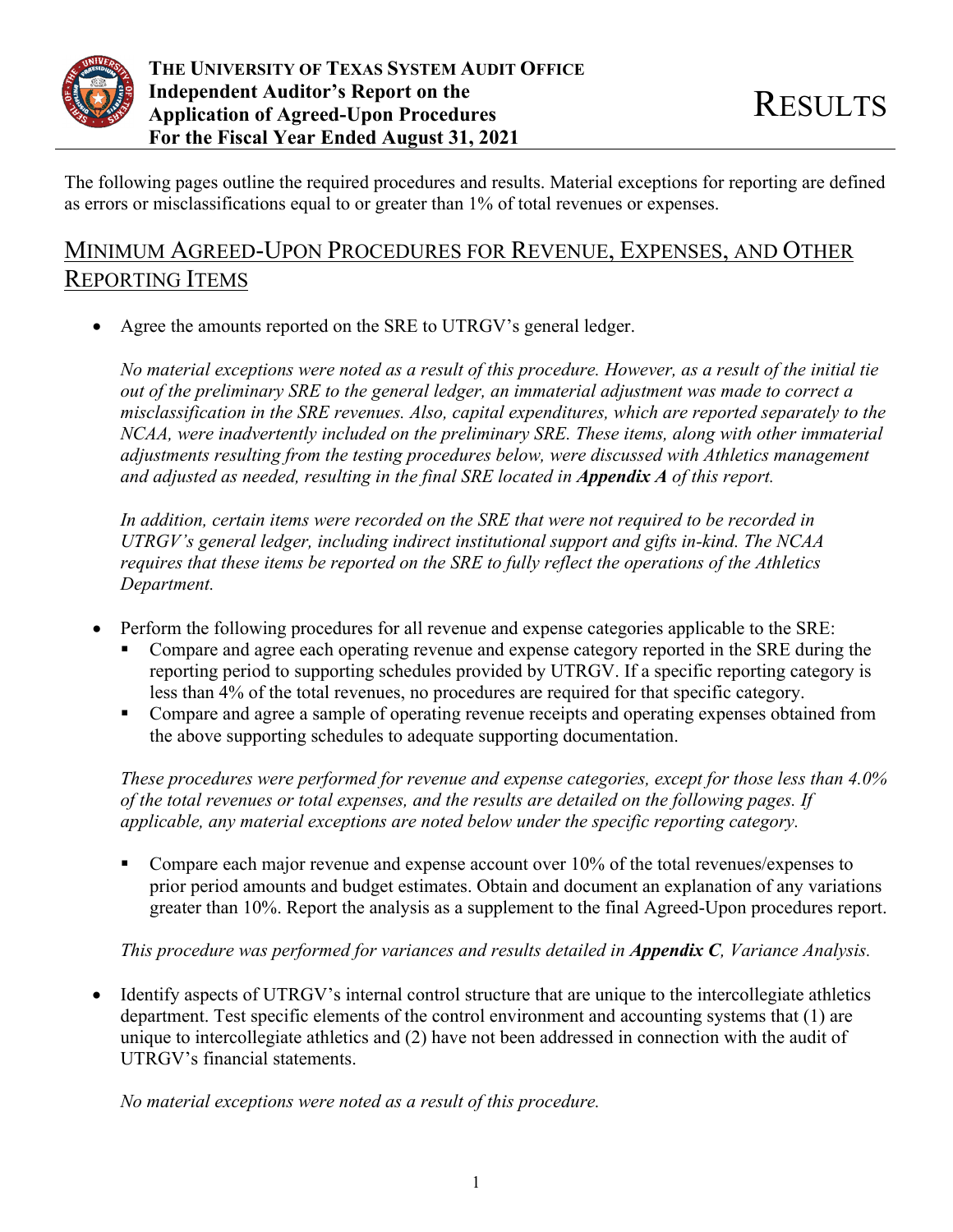

 Identify all intercollegiate athletics-related affiliated and outside organizations and obtain those organizations' statements for the reporting period. Agree the amounts reported in the SRE to the organization's general ledger or confirm revenues and expenses directly with a responsible official of the organization.

*No material exceptions were noted in performing this procedure. See Appendix B, Note 3.* 

# MINIMUM AGREED-UPON PROCEDURES FOR REVENUES

## **Ticket Sales**

1. Compare tickets sold during the reporting period, complimentary tickets provided during the reporting period, and unsold tickets to the related revenue reported by UTRGV in the SRE and the related attendance figures and recalculate totals.

*No material exceptions were noted as a result of this procedure.* 

## **Student Fees**

- 2. Compare and agree student fees reported by UTRGV in the SRE for the reporting period to student enrollments during the same reporting period and recalculate totals.
- 3. Obtain documentation of UTRGV's methodology for allocating student fees to intercollegiate athletics programs.
- 4. If the athletics department is reporting that an allocation of student fees should be countable as generated revenue, recalculate the totals of their methodology for supporting that they are able to count each sport. Tie the calculation to supporting documents such as seat manifests, ticket sales reports, and student fee totals.

*No material exceptions were noted as a result of these procedures.* 

## **Direct State or Other Governmental Support**

5. Compare direct state or other governmental support recorded by UTRGV during the reporting period with state appropriations, institutional authorizations, and/or other corroborative supporting documentation and recalculate totals.

*This procedure was not applicable. Athletics did not receive direct state or other governmental support.* 

## **Direct Institutional Support**

6. Compare the direct institutional support recorded by UTRGV during the reporting period with the institutional supporting budget transfers documentation and other corroborative supporting documentation and recalculate totals.

*No material exceptions were noted as a result of this procedure.*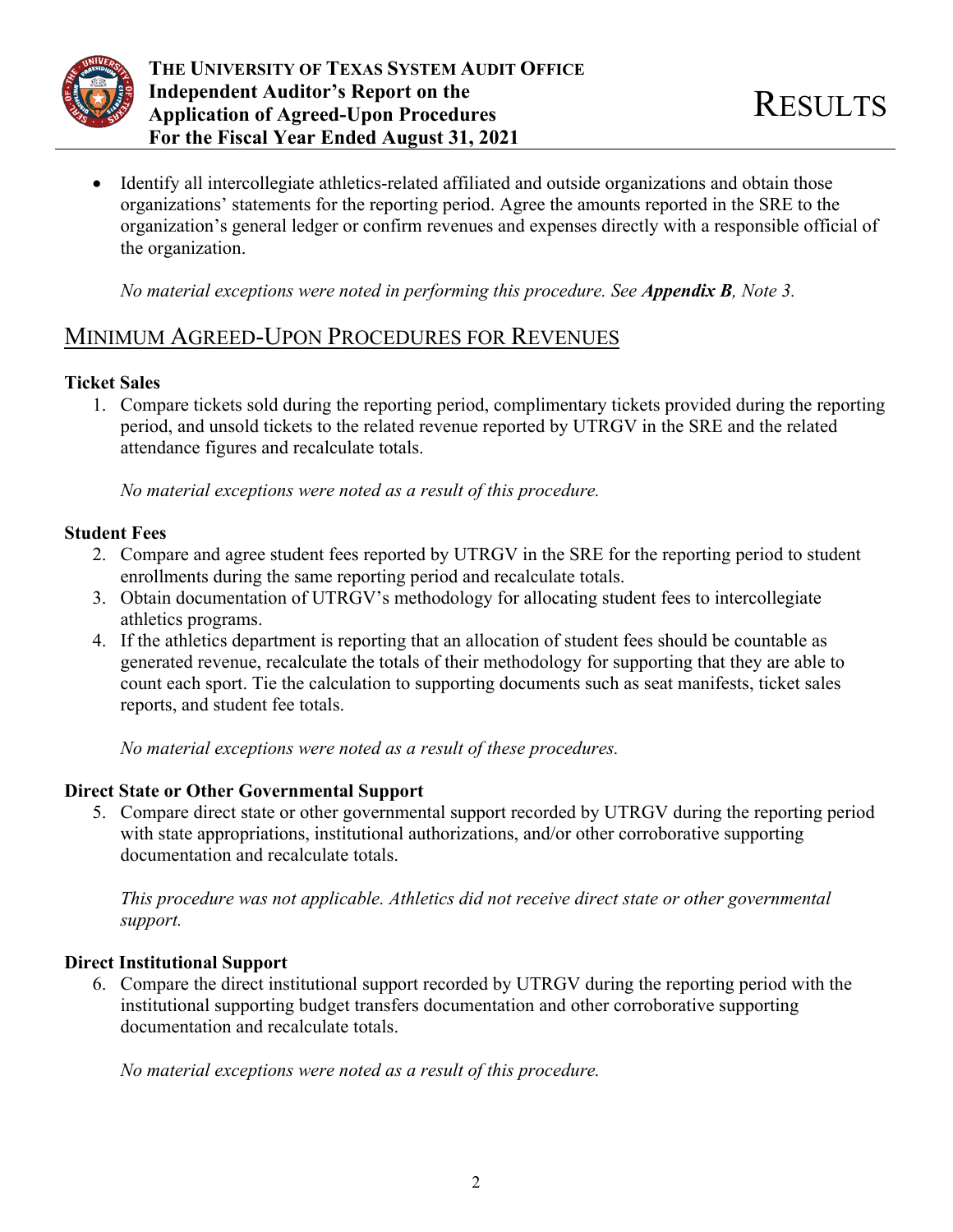

#### **Transfers Back to Institution**

7. Compare the transfers back to UTRGV with permanent transfers back to institution from the athletics department and recalculate totals.

*This procedure was not applicable. Athletics did not have any transfers back to the institution.* 

### **Indirect Institutional Support**

8. Compare the indirect institutional support recorded by UTRGV during the reporting period with expense payments, cost allocation detail, and other corroborative supporting documentation and recalculate totals.

*No material exceptions were noted as a result of this procedure.* 

#### **Guarantees**

- 9. Select a sample of settlement reports for away games during the reporting period and agree each selection to UTRGV's general ledger and/or the SRE and recalculate totals.
- 10. Select a sample of contractual agreements pertaining to revenues derived from guaranteed contests during the reporting period. Compare and agree each selection to UTRGV's general ledger and/or the SRE and recalculate totals.

*No material exceptions were noted as a result of these procedures.* 

#### **Contributions**

11. Obtain and review supporting documentation for any contributions of moneys, goods, or services received directly by the intercollegiate athletics program from any affiliated or outside organization that constituted 10% or more of all contributions received for intercollegiate athletics during the reporting period and recalculate totals.

*No material exceptions were noted as a result of this procedure.* 

#### **In-Kind**

12. Compare the in-kind recorded by UTRGV during the reporting period with a schedule of in-kind donations and recalculate totals.

*No material exceptions were noted as a result of this procedure.* 

## **Compensation and Benefits Provided by a Third-Party**

13. Obtain the summary of revenues from affiliated and outside organizations (Summary) as of the end of the reporting period from UTRGV. Select a sample of funds from the Summary and compare and agree each selection to supporting documentation, UTRGV's general ledger, and/or the Summary and recalculate totals.

*This procedure was not applicable. Athletics did not receive compensation or benefits provided by a third-party.*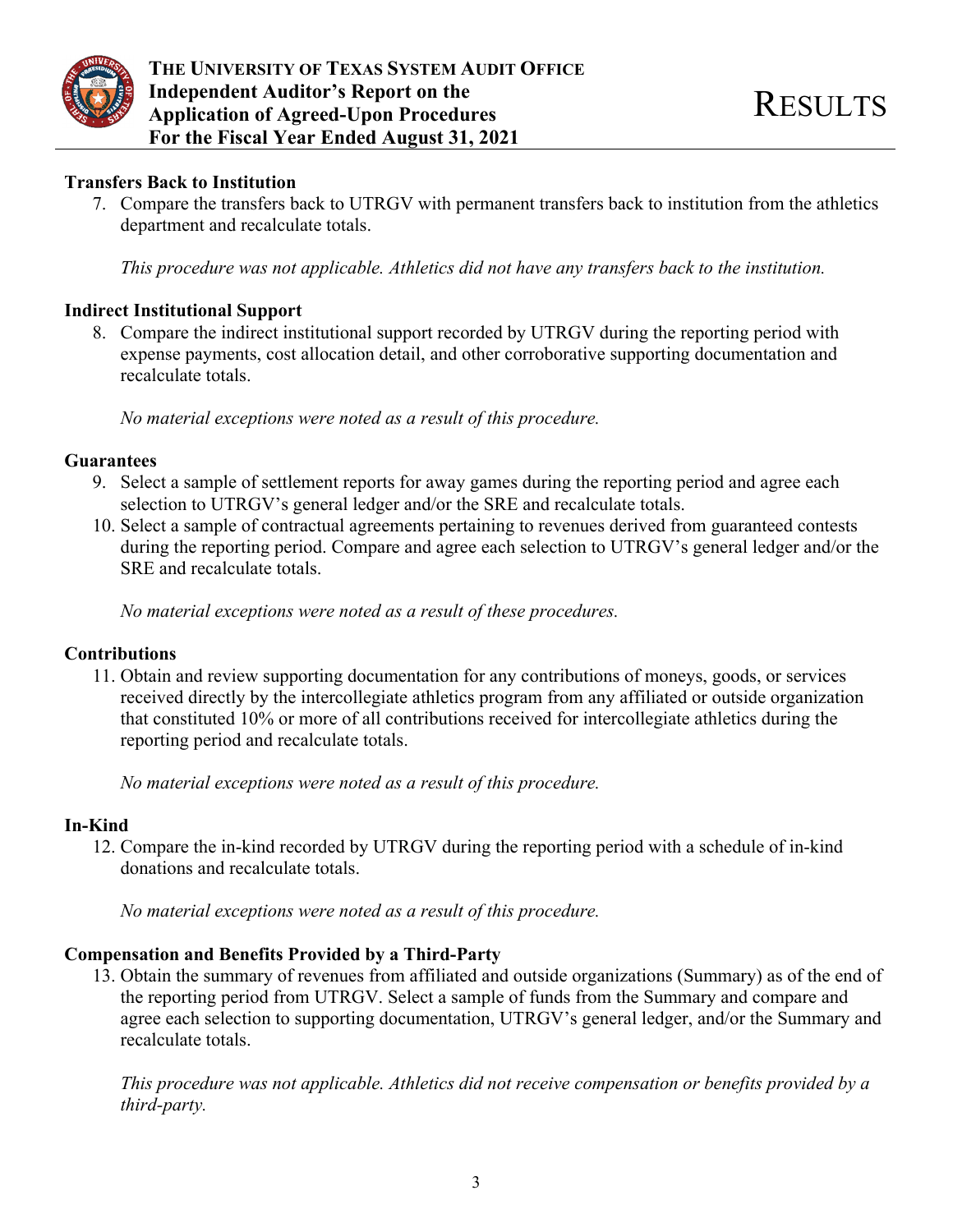

## **Media Rights**

- 14. Obtain and inspect agreements to understand UTRGV's total media (broadcast, television, radio) rights received by UTRGV or through their conference offices as reported in the SRE.
- 15. Compare and agree the media right revenues to a summary statement of all media rights identified, if applicable, and UTRGV's general ledger and recalculate totals. Ledger totals may be different for total contributions if media rights are not broken out separately.

*These procedures were not applicable. Athletics did not receive media rights revenue.* 

## **NCAA Distributions**

16. Compare the amounts recorded in the revenue and expense reporting to general ledger detail for NCAA distributions and other corroborative supporting documents and recalculate totals.

*No material exceptions were noted as a result of this procedure.* 

## **Conference Distributions and Conference Distributions of Football Bowl Generated Revenue**

- 17. Obtain and inspect agreements related to UTRGV's conference distributions and participation in revenues from tournaments during the reporting period for relevant terms and conditions.
- 18. Compare and agree the related revenues to UTRGV's general ledger and/or the SRE and recalculate totals.

*These procedures were not applicable. Athletics did not receive any conference distributions of football bowl generated revenue.* 

## **Program Sales, Concessions, Novelty Sales, and Parking**

19. Compare the amount recorded in the revenue reporting category to general ledger detail of program sales, concessions, novelty sales, and parking as well as any other corroborative supporting documents and recalculate totals.

*No material exceptions were noted as a result of this procedure.* 

## **Royalties, Licensing, Advertisements, and Sponsorships**

- 20. Obtain and inspect agreements related to UTRGV's participation in revenues from royalties, licensing, advertisements, and sponsorships during the reporting period for relevant terms and conditions.
- 21. Compare and agree the related revenues to UTRGV's general ledger and/or the SRE and recalculate totals.

*No material exceptions were noted as a result of these procedures.* 

## **Sports Camp Revenues**

22. Inspect sports camp contract(s) between UTRGV and person(s) conducting institutional sports-camps or clinics during the reporting period to obtain documentation of UTRGV's methodology for recording revenues from sports-camps.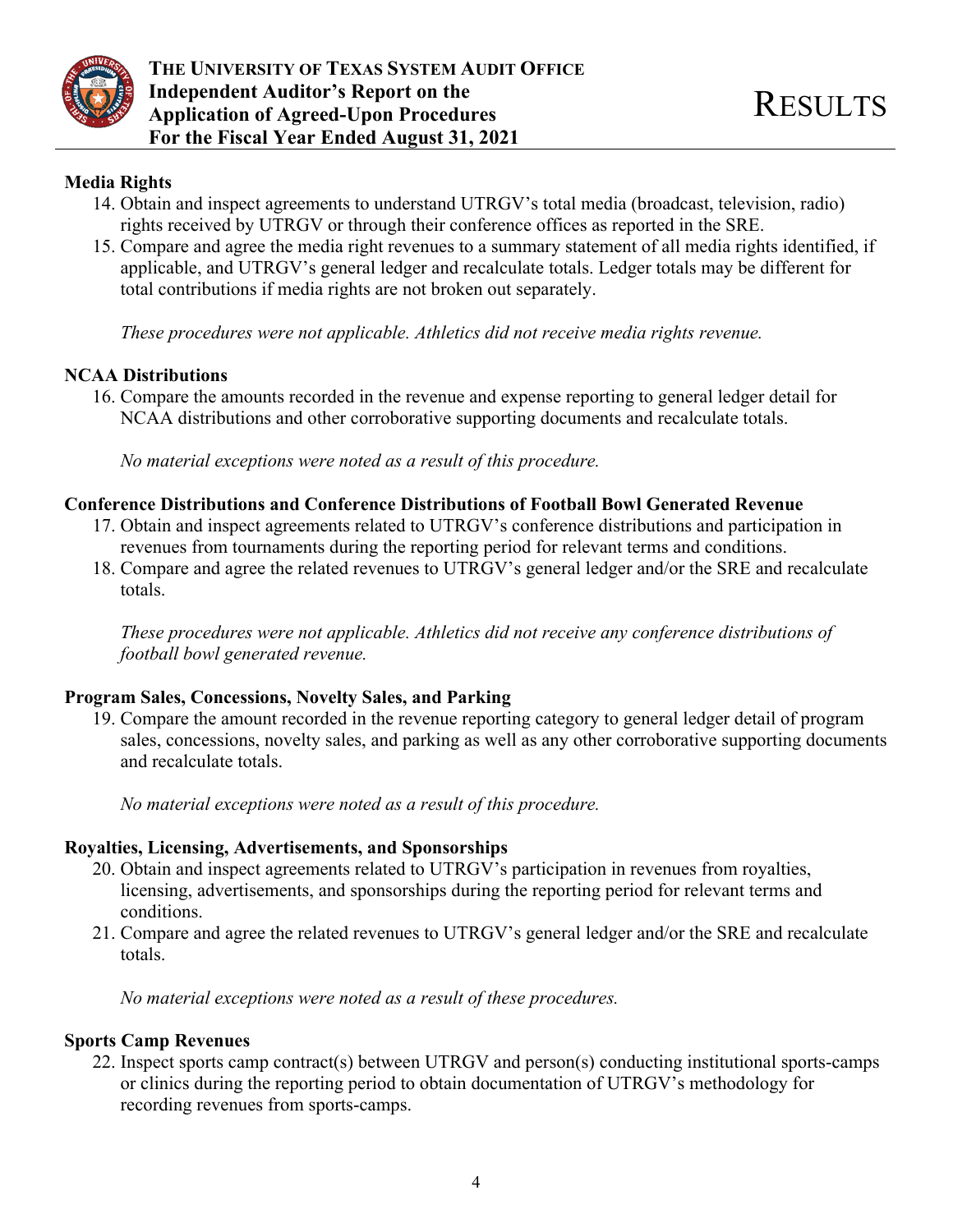

23. Obtain schedules of camp participants and select a sample of individual camp participant cash receipts from the schedule of sports-camp participants and agree each selection to UTRGV's general ledger and/or the SRE and recalculate totals.

*No material exceptions were noted as a result of these procedures.* 

## **Athletics Restricted Endowment and Investment Income**

- 24. Obtain and inspect endowment agreements for relevant terms and conditions.
- 25. Compare and agree the classification and use of endowments and investment income reported in the SRE during the reporting period to the uses of income defined within the related endowment agreement and recalculate totals.

*No material exceptions were noted as a result of these procedures.* 

## **Other Operating Revenue**

26. Perform minimum agreed-upon procedures referenced for all revenue categories and recalculate totals.

*No material exceptions were noted as a result of this procedure.* 

## **Football Bowl Revenues**

- 27. Obtain and inspect agreements related to UTRGV's revenues from post-season football bowl participation during the reporting period to gain an understanding of the relevant terms and conditions.
- 28. Compare and agree the related revenues to UTRGV's general ledger and/or the SRE and recalculate totals.

*These procedures were not applicable. Athletics did not receive any football bowl revenues.* 

## MINIMUM AGREED-UPON PROCEDURES FOR EXPENSES

## **Athletic Student Aid**

- 29. Select a sample of students (10% of the total student-athletes for institutions who have used NCAA's Compliance Assistant (CA) software to prepare athletic aid detail, with a maximum sample size of 40, and 20% of total student-athletes for institutions who have not, with a maximum sample size of 60) from the listing of institutional student aid recipients during the reporting period. Data should be captured by the institution through the creation of a squad/eligibility list for each sponsored sport.
- 30. Obtain individual student account detail for each selection and compare the total aid in UTRGV's student system to the student's detail in UTRGV's report that ties directly to the NCAA Membership Financial Reporting System.
- 31. Perform a check of each student selected to ensure their information was reported accurately in the NCAA Membership Financial Reporting System.
- 32. Recalculate totals for each sport and overall.

*No material exceptions were noted as a result of these procedures.*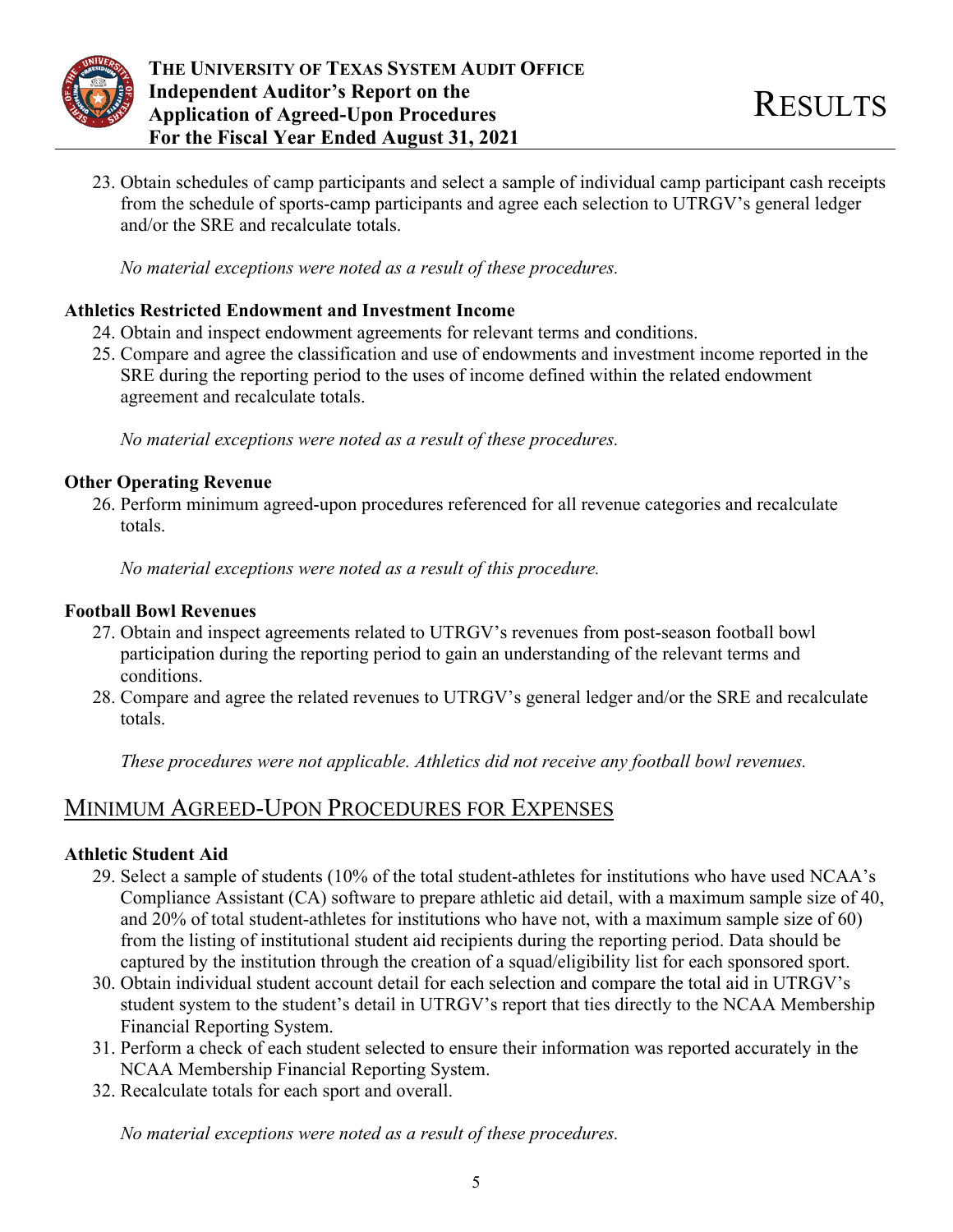

#### **Guarantees**

- 33. Obtain and inspect visiting institution's away-game settlement reports received by UTRGV during the reporting period and agree related expenses to UTRGV's general ledger and/or the SRE and recalculate totals.
- 34. Obtain and inspect contractual agreements pertaining to expenses recorded by UTRGV from guaranteed contests during the reporting period. Compare and agree related amounts expensed by UTRGV during the reporting period to UTRGV's general ledger and/or the SRE and recalculate totals.

*No material exceptions were noted as a result of these procedures.* 

### **Coaching Salaries, Benefits, and Bonuses Paid by the University and Related Entities**

- 35. Obtain and inspect a listing of coaches employed by UTRGV and related entities during the reporting period. Select a sample of coaches' contracts that must include football and men's and women's basketball from the listing.
- 36. Compare and agree the financial terms and conditions of each selection to the related coaching salaries, benefits, and bonuses recorded by UTRGV and related entities in the SRE during the reporting period.
- 37. Obtain and inspect payroll summary registers for the reporting year for each selection. Compare and agree payroll summary registers from the reporting period to the related coaching salaries, benefits, and bonuses paid by UTRGV and related entities expense recorded by UTRGV in the SRE during the reporting period.
- 38. Compare and agree the totals recorded to any employment contracts executed for the sample selected and recalculate totals.

*No material exceptions were noted as a result of these procedures.* 

#### **Coaching Other Compensation and Benefits Paid by a Third Party**

- 39. Obtain and inspect a listing of coaches employed by third parties during the reporting period. Select a sample of coaches' contracts that must include football and men's and women's basketball from the listing.
- 40. Compare and agree the financial terms and conditions of each selection to the related coaching other compensation and benefits paid by a third party and recorded by UTRGV in the SRE during the reporting period.
- 41. Obtain and inspect reporting period payroll summary registers for each selection. Compare and agree related payroll summary register to the coaching other compensation and benefits paid by a thirdparty, expenses recorded by UTRGV in the SRE during the reporting period and recalculate totals.

*These procedures were not applicable. Athletics did not have compensation or benefits provided by a third-party.* 

#### **Support Staff/Administrative Salaries, Benefits, and Bonuses Paid by the University and Related Entities**

42. Select a sample of support staff/administrative personnel employed by UTRGV and related entities during the reporting period.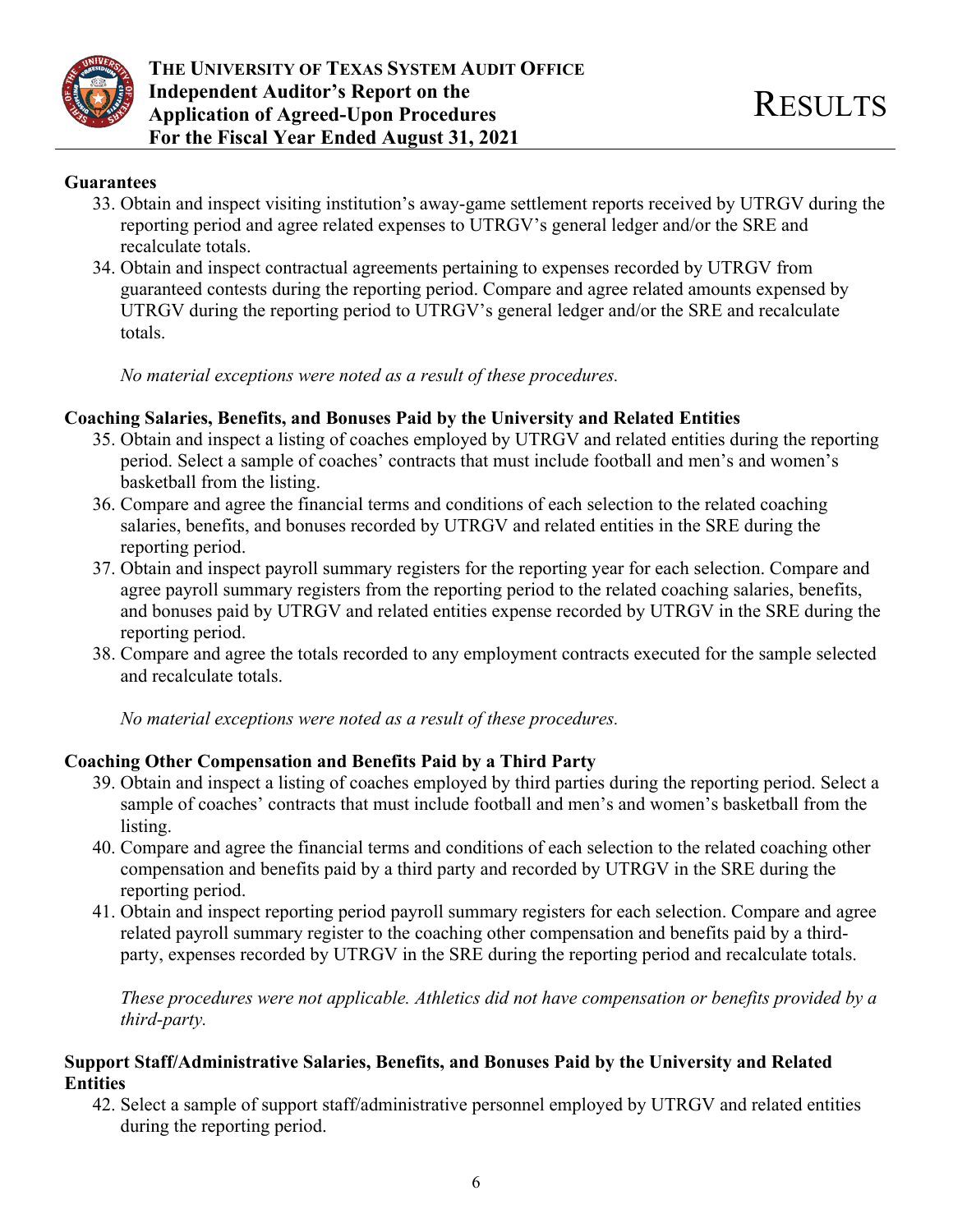

43. Obtain and inspect reporting period summary payroll register for each selection. Compare and agree the related payroll summary registers to the related support staff administrative salaries, benefits, and bonuses paid by UTRGV and related entities expense recorded by UTRGV in the SRE during the reporting period and recalculate totals.

*No material exceptions were noted as a result of these procedures.* 

### **Support Staff/Administrative Other Compensation and Benefits Paid by a Third Party**

- 44. Select a sample of support staff/administrative personnel employed by third parties during the reporting period.
- 45. Obtain and inspect reporting period payroll summary registers for each selection. Compare and agree related payroll summary registers to the related support staff administrative other compensation and benefits expense recorded by UTRGV in the SRE during the reporting period and recalculate totals.

*These procedures were not applicable. Athletics did not have compensation or benefits provided by a third-party.* 

#### **Severance Payments**

46. Select a sample of employees receiving severance payments by UTRGV during the reporting period and agree each severance payment to the related termination letter or employment contract and recalculate totals.

*No material exceptions were noted as a result of this procedure.* 

## **Recruiting**

- 47. Obtain documentation of UTRGV's recruiting expense policies.
- 48. Compare and agree to existing institutional- and NCAA-related policies.
- 49. Obtain general ledger detail and compare to the total expenses reported and recalculate totals.

*No material exceptions were noted as a result of these procedures.* 

## **Team Travel**

- 50. Obtain documentation of UTRGV's team travel policies.
- 51. Compare and agree to existing institutional- and NCAA-related policies.
- 52. Obtain general ledger detail and compare to the total expenses reported and recalculate totals.

*No material exceptions were noted as a result of these procedures.* 

## **Equipment, Uniforms, and Supplies**

53. Obtain general ledger detail and compare to the total expenses reported. Select a sample of transactions to validate existence of transaction and accuracy of recording and recalculate totals.

*No material exceptions were noted as a result of this procedure.*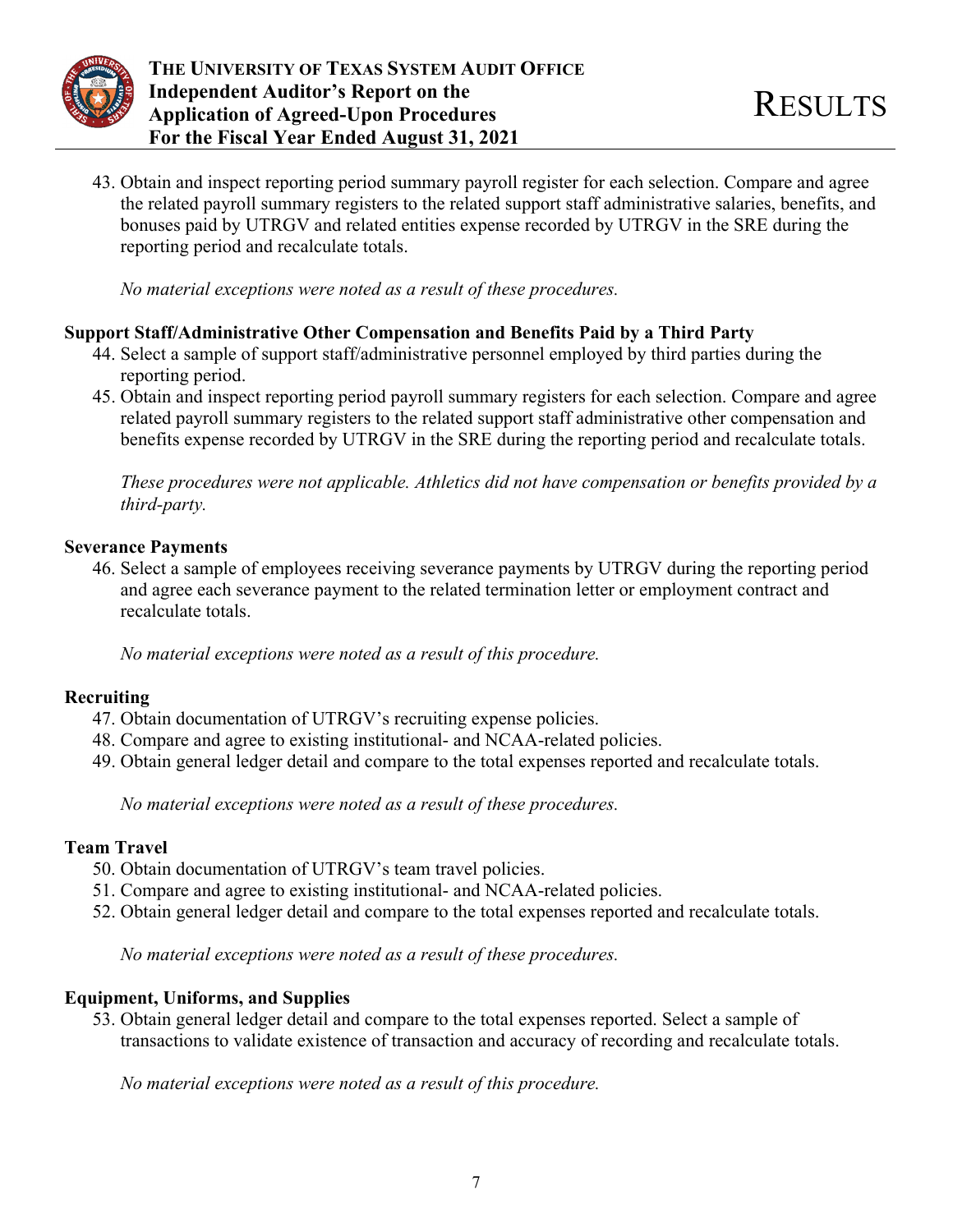

#### **Game Expenses**

54. Obtain general ledger detail and compare to the total expenses reported. Select a sample of transactions to validate existence of transaction and accuracy of recording and recalculate totals.

*No material exceptions were noted as a result of this procedure.* 

## **Fund Raising, Marketing, and Promotion**

55. Obtain general ledger detail and compare to the total expenses reported. Select a sample of transactions to validate existence of transaction and accuracy of recording and recalculate totals.

*No material exceptions were noted as a result of this procedure.* 

#### **Sports-Camp Expenses**

56. Obtain general ledger detail and compare to the total expenses reported. Select a sample of transactions to validate existence of transaction and accuracy of recording and recalculate totals.

*No material exceptions were noted as a result of this procedure.* 

#### **Spirit Groups**

57. Obtain general ledger detail and compare to the total expenses reported. Select a sample of transactions to validate existence of transaction and accuracy of recording and recalculate totals.

*This procedure was not applicable. Athletics does not control or operate UTRGV spirit groups.* 

#### **Athletic Facility Debt Service, Leases and Rental Fees**

- 58. Obtain a listing of debt service schedules, lease payments, and rental fees for athletics facilities for the reporting year. Compare a sample of facility payments including the top two highest facility payments to additional supporting documentation (e.g., debt financing agreements, leases, rental agreements).
- 59. Compare amounts recorded to amounts listed in the general ledger detail and recalculate totals.

*No material exceptions were noted as a result of these procedures.* 

#### **Direct Overhead and Administrative Expenses**

60. Obtain general ledger detail and compare to the total expenses reported. Select a sample of transactions to validate existence of transaction and accuracy of recording and recalculate totals.

*No material exceptions were noted as a result of this procedure.* 

#### **Indirect Institutional Support**

61. Tested with revenue section - Indirect Institutional Support (see procedure #8).

*No material exceptions were noted as a result of this procedure.* 

#### **Medical Expenses and Medical Insurance**

62. Obtain general ledger detail and compare to the total expenses reported. Select a sample of transactions to validate existence of transaction and accuracy of recording and recalculate totals.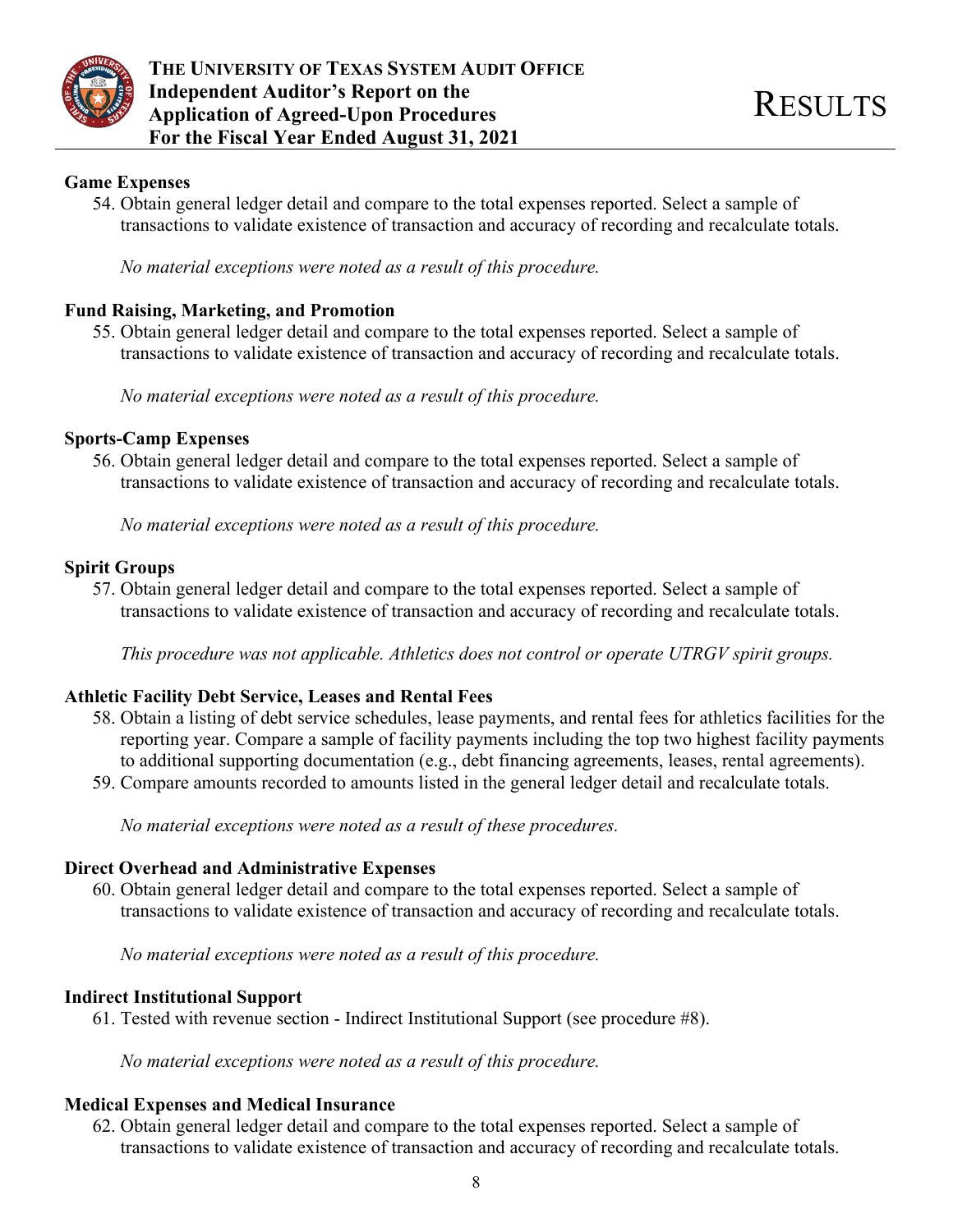

*No material exceptions were noted as a result of this procedure.* 

#### **Memberships and Dues**

63. Obtain general ledger detail and compare to the total expenses reported. Select a sample of transactions to validate existence of transaction and accuracy of recording and recalculate totals.

*No material exceptions were noted as a result of this procedure.* 

### **Other Operating Expenses and Transfers to Institution**

64. Obtain general ledger detail and compare to the total expenses reported. Select a sample of transactions to validate existence of transaction and accuracy of recording and recalculate totals.

*No material exceptions were noted as a result of this procedure. Athletics did not have transfers to the institution.* 

## **Student-Athlete Meals (Non-Travel)**

65. Obtain general ledger detail and compare to the total expenses reported. Select a sample of transactions to validate existence of transaction and accuracy of recording and recalculate totals.

*No material exceptions were noted as a result of this procedure.* 

#### **Football Bowl Expenses**

66. Obtain general ledger detail and compare to the total expenses reported. Select a sample of transactions to validate existence of transaction and accuracy of recording and recalculate totals.

*This procedure was not applicable. Athletics did not have any football bowl expenses.* 

## ADDITIONAL MINIMUM AGREED-UPON PROCEDURES

• For Grants-in-Aid: Compare and agree the sports sponsored reported in the NCAA Membership Financial Reporting System to UTRGV's supporting equivalency calculations. The NCAA Membership Financial Reporting System populates the sports from the NCAA Sports Sponsorship and Demographics Form as they are reported by UTRGV between May and August. If there is a discrepancy in the sports sponsored between the NCAA Membership Financial Reporting System and the supporting equivalency calculations, inquire about the discrepancy and report the justification in the AUP report. Compare current year Grants-in-Aid revenue distribution equivalencies to prior year reported equivalencies per the Membership Financial Report submission. Inquire and document an explanation for any variance greater than  $+/- 4\%$ .

*To correct some inadvertent errors identified during this engagement, Athletics submitted some revised equivalency numbers to the NCAA, which confirmed the changes in their system. Explanations for variances appeared to be reasonable.* 

 For Sports Sponsorship: Obtain UTRGV's Sports Sponsorship and Demographics Forms Report for the reporting year between May and August. Validate that the countable sports reported by UTRGV meet the minimum requirements set forth in Bylaw 20.9.6.3 for the number of contests and the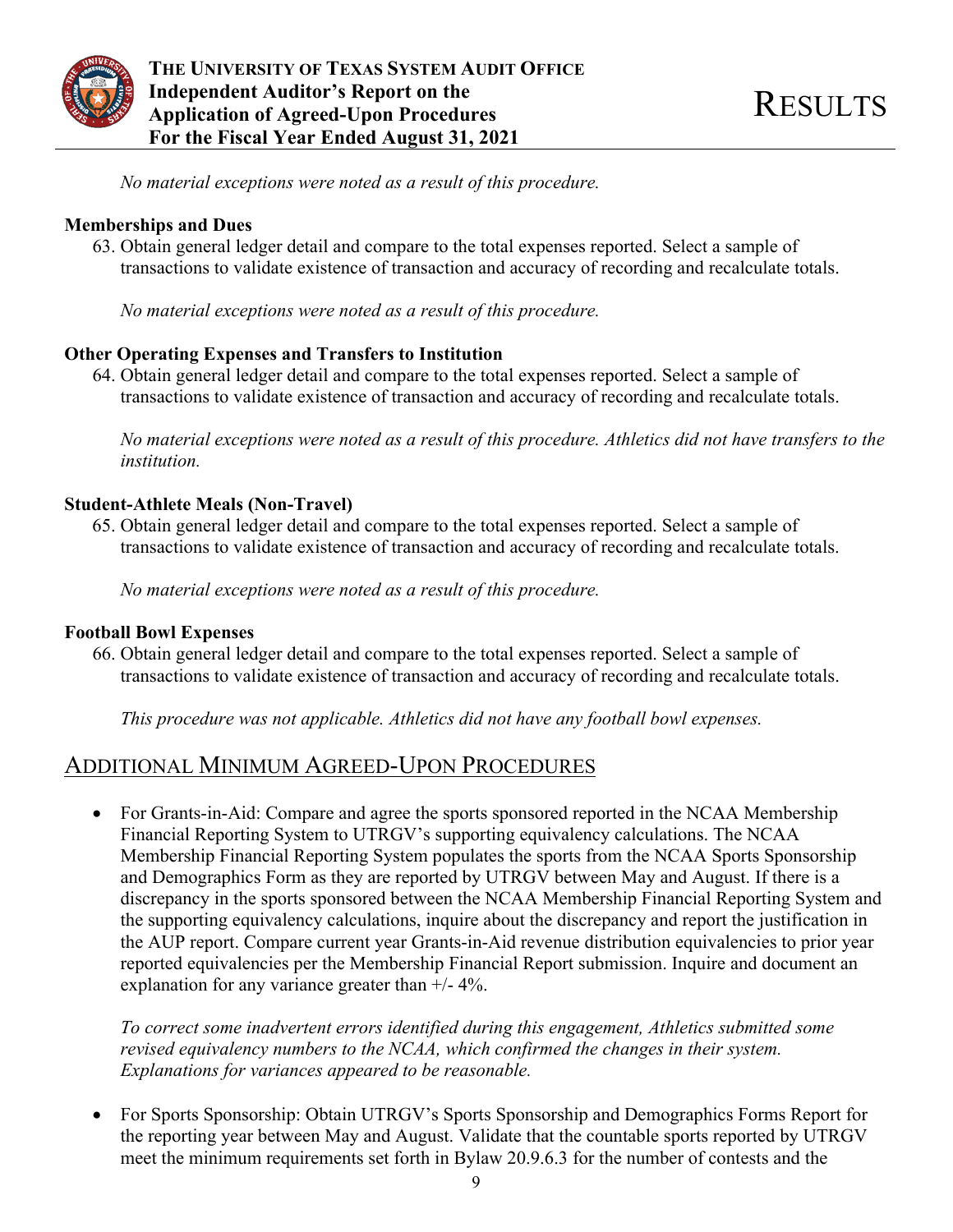

number of participants in each contest that is counted toward meeting the minimum-contest requirement. Once countable sports have been validated, ensure that UTRGV has properly reported these sports as countable for revenue distribution purposes within the NCAA Membership Financial Reporting System. Compare current year number of Sports Sponsored to prior year reported total per the Membership Financial Report submission. Inquire and document an explanation for any variance.

Note for 2020-21 reporting only: Sports an institution expected to sponsor in academic year 2020-21, as reported on the institution's 2020 Sports Sponsorship and Demographics form, would qualify as a sponsored sport for the purposes of revenue distribution. This exception is consistent with the intent of the Division I Council Coordination Committee's decision on March 25, 2020 to grant an extraordinary blanket waiver in light of the impact of the COVID-19 global pandemic.

*No material exceptions were noted as a result of this procedure. There was no variance between the sports sponsored between years.* 

 For Pell Grants: Agree the total number of Division I student-athletes who, during the academic year, received a Pell Grant award and the total value of these Pell Grants reported in the NCAA Membership Financial Reporting System to a report, generated out of UTRGV's financial aid records, of all student-athlete Pell Grants. Compare current year Pell Grants total to prior year reported total per the Membership Financial Report submission. Inquire and document any variance greater than +/- 20 grants.

*No material exceptions were noted as a result of this procedure. Pell Grant totals between years did not vary by +/- 20 grants.* 

# MINIMUM AGREED-UPON PROCEDURES FOR OTHER REPORTING ITEMS

## **Excess Transfers to Institution and Conference Realignment Expenses**

67. Obtain general ledger detail and compare to the total expenses reported. Select a sample of transactions to validate existence of transaction and accuracy of recording and recalculate totals.

*This procedure was not applicable. Athletics did not have transfers to the institution or conference realignment expenses.* 

## **Total Athletics-Related Debt**

- 68. Obtain repayment schedules for all outstanding intercollegiate athletics debt during the reporting period. Recalculate annual maturities (consisting of principal and interest) provided in the schedules obtained.
- 69. Agree the total annual maturities and total outstanding athletic debt related to supporting documentation and UTRGV's general ledger, as applicable.

*These procedures were not applicable. UTRGV had no Athletics-related debt.* 

## **Total Institutional Debt**

70. Agree the total outstanding institutional debt to supporting documentation and UTRGV's general ledger and/or UTRGV's audited financial statements, if available.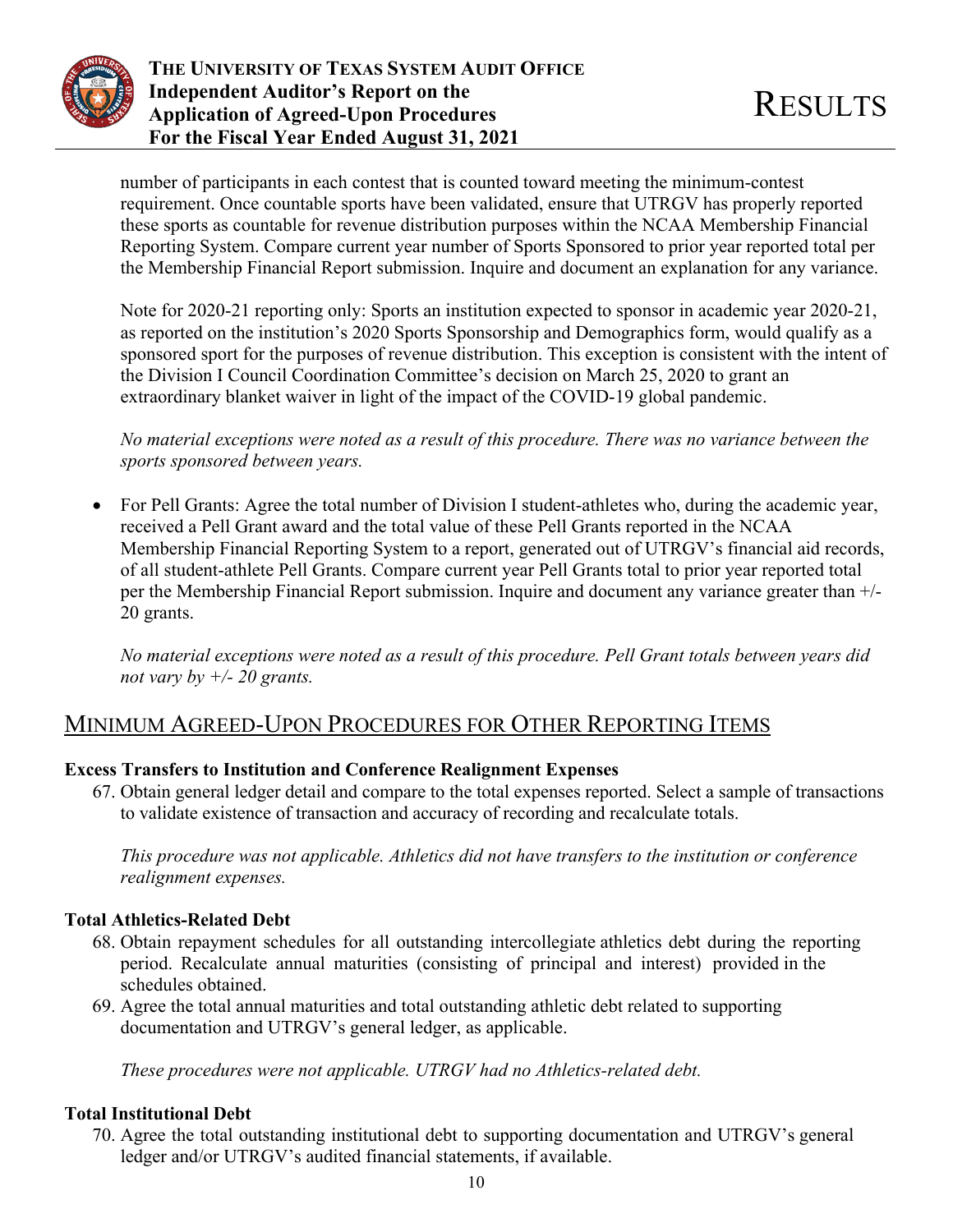

**THE UNIVERSITY OF TEXAS SYSTEM AUDIT OFFICE Independent Auditor's Report on the The Independent Auditor's Report on the set of the RESULTS**<br>Application of Agreed-Upon Procedures **For the Fiscal Year Ended August 31, 2021** 

*No material exceptions were noted as a result of this procedure.* 

#### **Value of Athletics Dedicated Endowments**

71. Obtain a schedule of all athletics dedicated endowments maintained by athletics, UTRGV, and affiliated organizations. Agree the fair market value in the schedules to supporting documentation, UTRGV's general ledger, and audited financial statements, if available.

*No material exceptions were noted as a result of this procedure.* 

#### **Value of Institutional Endowments**

72. Agree the total fair market value of institutional endowments to supporting documentation, UTRGV's general ledger, and/or audited financial statements, if available.

*No material exceptions were noted as a result of this procedure.* 

### **Total Athletics-Related Capital Expenditures**

- 73. Obtain a schedule of athletics- related capital expenditures made by athletics, UTRGV, and affiliated organizations during the reporting period.
- 74. Obtain general ledger detail and compare to the total expenses reported. Select a sample of transactions to validate existence of transaction and accuracy of recording and recalculate totals.

*No material exceptions were noted as a result of these procedures.*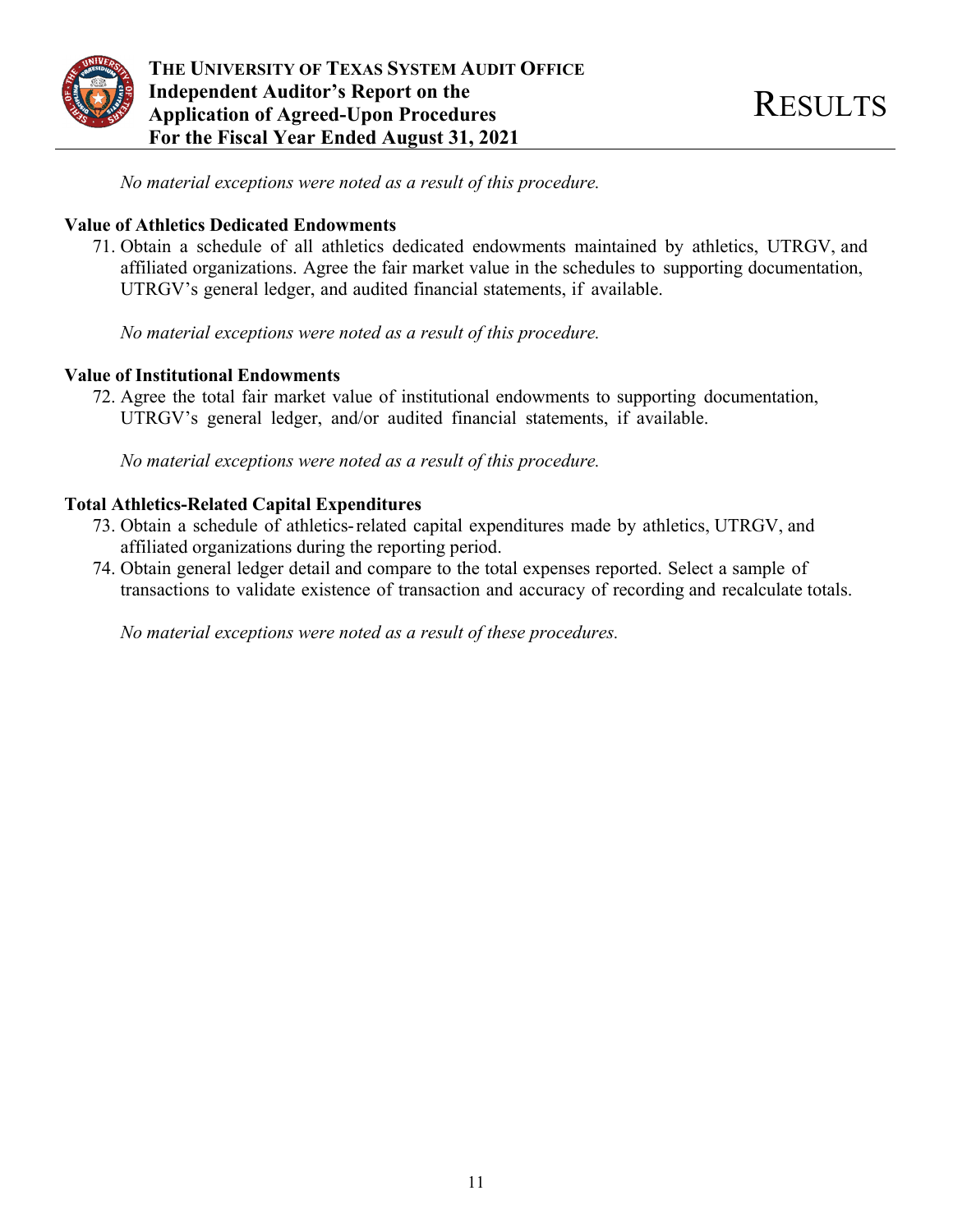

### **BACKGROUND**

UTRGV's management is responsible for the SRE and compliance with NCAA requirements. This report is intended solely for the information and use of UTRGV management. It is not intended to be and should not be used by anyone other than those specified parties. However, this report is a matter of public record and its distribution is not limited.

The NCAA requires this agreed-upon procedures engagement to be conducted by an independent accountant. For purposes of this engagement, the NCAA considers the UT System Audit Office to be independent.

## SCOPE AND PROCEDURES

This agreed-upon procedures engagement was conducted in accordance with attestation standards established by the American Institute of Certified Public Accountants. The sufficiency of these procedures is solely the responsibility of the specified users of the report. Consequently, we make no representation regarding the sufficiency of the procedures described below either for the purpose for which this report has been requested or for any other purpose.

We were not engaged to and did not conduct an examination, the objective of which would be the expression of an opinion on the compliance of the accompanying SRE of Athletics. Accordingly, we do not express such an opinion. Had we performed additional procedures, other matters might have come to our attention that would have been reported to you. This report relates only to the procedures specified above and does not extend to UTRGV's financial statements.

## **APPENDICES**

Also attached to this report are the following appendices:

- *Appendix A*, SRE of Athletics for the Fiscal Year Ended August 31, 2021
- *Appendix B,* Notes to the SRE
- *Appendix C*, Variance Analysis

| REPORT DATE      | <b>REPORT DISTRIBUTION</b>                                                     |
|------------------|--------------------------------------------------------------------------------|
| January 14, 2022 | To: Guy Bailey, Ph.D., President, UTRGV                                        |
|                  | Cc: Michael Mueller, Senior Vice President for Finance and Planning, UTRGV     |
|                  | Chasse Conque, Vice President and Director of Athletics, UTRGV                 |
|                  | James Martinez, Senior Associate AD for Business Operations, UTRGV             |
|                  | Eloy Alaniz, Chief Audit Officer, UTRGV                                        |
|                  | UT System Administration Internal Audit Committee                              |
|                  | External Agencies (State Auditor, Legislative Budget Board, Governor's Office) |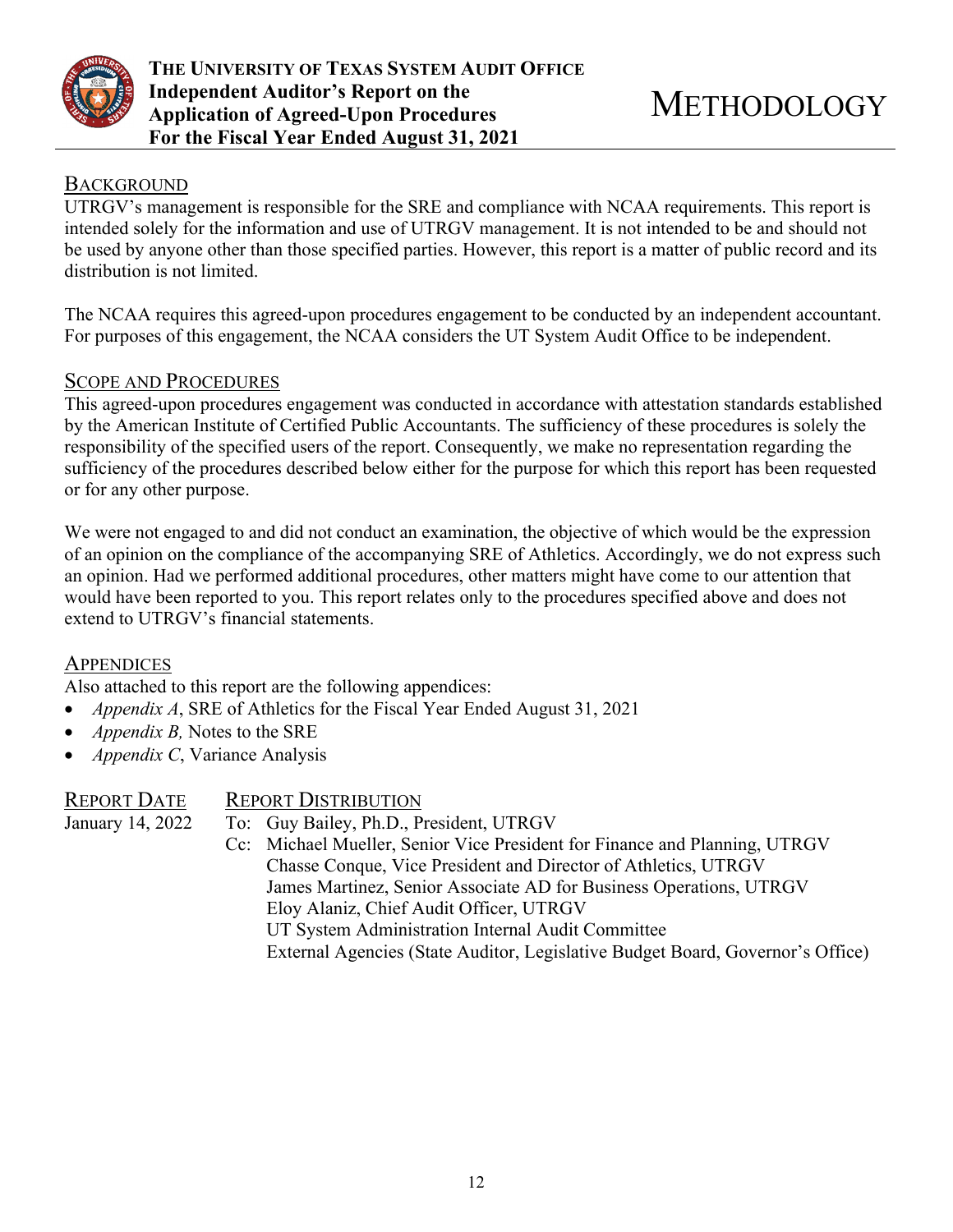

#### **STATEMENT OF REVENUES AND EXPENSES FOR THE FISCAL YEAR ENDED AUGUST 31, 2021 THE UNIVERSITY OF TEXAS RIO GRANDE VALLEY DEPARTMENT OF INTERCOLLEGIATE ATHLETICS**

|                                                         |   | Men's             |   | Women's           |   | <b>Other</b>      |    | Non-Program     |   |                 |  |
|---------------------------------------------------------|---|-------------------|---|-------------------|---|-------------------|----|-----------------|---|-----------------|--|
| <b>Operating Revenues:</b>                              |   | <b>Basketball</b> |   | <b>Basketball</b> |   | Sports            |    | <b>Specific</b> |   | <b>TOTAL</b>    |  |
| <b>Ticket Sales</b>                                     | s | 15,909.75         | s | 11,534.76         | s | 65,590.40         | S  |                 | S | 93,034.91       |  |
| <b>Direct State Support or Other Government Support</b> |   |                   |   |                   |   |                   |    |                 |   |                 |  |
| <b>Student Fees</b>                                     |   |                   |   |                   |   |                   |    | 9,311,422.59    |   | 9,311,422.59    |  |
| <b>Direct Institutional Support</b>                     |   |                   |   |                   |   |                   |    | 1,836,063.26    |   | 1,836,063.26    |  |
| <b>Less - Transfers to Institution</b>                  |   |                   |   |                   |   |                   |    |                 |   |                 |  |
| <b>Indirect Institutional Support</b>                   |   | 31,229.32         |   | 23,113.34         |   | 111,412.48        |    | 105,059.04      |   | 270,814.18      |  |
| <b>Guarantees</b>                                       |   | 137,829.02        |   | 25,000.00         |   | 30,000.00         |    |                 |   | 192,829.02      |  |
| <b>Contributions</b>                                    |   | 2,222.51          |   | 1,859.04          |   | 44,241.58         |    | 265,264.58      |   | 313,587.71      |  |
| <b>In-Kind</b>                                          |   | 22,845.24         |   | 21,845.24         |   | 47,047.59         |    | 16,761.90       |   | 108,499.97      |  |
| Compensation and Benefits provided by a Third Party     |   |                   |   |                   |   |                   |    |                 |   |                 |  |
| <b>Media Rights</b>                                     |   |                   |   |                   |   |                   |    |                 |   |                 |  |
| <b>NCAA Distributions</b>                               |   |                   |   |                   |   |                   |    | 387,773.50      |   | 387,773.50      |  |
| <b>Conference Distributions</b>                         |   |                   |   |                   |   |                   |    |                 |   |                 |  |
| Program, Novelty & Parking & Concession Sales           |   |                   |   |                   |   |                   |    | 1,612.20        |   | 1,612.20        |  |
| Royalties, Licensing, Advertisements & Sponsorship      |   |                   |   |                   |   |                   |    | 616,173.04      |   | 616,173.04      |  |
| <b>Sports Camps Revenue</b>                             |   |                   |   | 1,650.00          |   | 28,827.95         |    |                 |   | 30,477.95       |  |
| Athletic Restricted Endowments & Investment Income      |   |                   |   |                   |   |                   |    | 250,492.08      |   | 250,492.08      |  |
| <b>Other Operating Revenue</b>                          |   |                   |   |                   |   | 50,100.00         |    | 684.00          |   | 50,784.00       |  |
| <b>Bowl Revenues</b>                                    |   |                   |   |                   |   |                   |    |                 |   |                 |  |
| <b>Total Operating Revenues</b>                         | s | 210,035.84        | s | 85,002.38         | s |                   |    | \$12,791,306.19 |   | \$13,463,564.41 |  |
|                                                         |   |                   |   |                   |   | 377,220.00        |    |                 |   |                 |  |
|                                                         |   |                   |   |                   |   |                   |    |                 |   |                 |  |
| <b>Operating Expenses:</b>                              |   |                   |   |                   |   |                   |    |                 |   |                 |  |
| <b>Athletics Student Aid</b>                            | s | 338, 857. 42      | s | 326,559.64        |   | \$2,152,246.57    | s  |                 | s | 2,817,663.63    |  |
| <b>Guarantees</b>                                       |   | 26,366.08         |   | 7,399.56          |   | 24,498.35         |    |                 |   | 58,263.99       |  |
| Coaching Salaries, Benefits & Bonuses paid by the       |   |                   |   |                   |   |                   |    |                 |   |                 |  |
| <b>University &amp; Related Entities</b>                |   | 664,456.88        |   | 465,078.36        |   | 1,768,436.37      |    | 148,089.31      |   | 3,046,060.92    |  |
| Coaching Salaries, Benefits & Bonuses paid              |   |                   |   |                   |   |                   |    |                 |   |                 |  |
| by a Third Party                                        |   |                   |   |                   |   |                   |    |                 |   |                 |  |
|                                                         |   |                   |   |                   |   |                   |    |                 |   |                 |  |
| Support Staff/Administrative Compensation, Benefits &   |   |                   |   |                   |   |                   |    |                 |   |                 |  |
| Bonuses paid by the University & Related Entities       |   | 109,777.04        |   | 53,917.40         |   | 4,435.72          |    | 2,497,357.39    |   | 2,665,487.55    |  |
|                                                         |   |                   |   |                   |   |                   |    |                 |   |                 |  |
| Support Staff/Administrative Compensation, Benefits &   |   |                   |   |                   |   |                   |    |                 |   |                 |  |
| <b>Bonuses paid by Third Party</b>                      |   |                   |   |                   |   |                   |    |                 |   |                 |  |
| <b>Severance Payments</b>                               |   | 153,884.88        |   |                   |   |                   |    |                 |   | 153,884.88      |  |
| <b>Recruiting</b>                                       |   | 17,863.86         |   | 10,750.52         |   | 21,815.30         |    |                 |   | 50,429.68       |  |
| <b>Team Travel</b>                                      |   | 117,417.22        |   | 166,008.93        |   | 943,612.80        |    | 7,985.29        |   | 1,235,024.24    |  |
| <b>Sports Equipment, Uniforms &amp; Supplies</b>        |   | 67,559.43         |   | 36,248.20         |   | 331,857.96        |    | 13,154.51       |   | 448,820.10      |  |
| <b>Game Expenses</b>                                    |   |                   |   | 19,191.25         |   | 21,206.02         |    | 326,408.52      |   | 366,805.79      |  |
| Fund Raising, Marketing & Promotion                     |   |                   |   |                   |   | 23,303.88         |    | 98,054.38       |   | 121,358.26      |  |
| <b>Sports Camps Expenses</b>                            |   | 56.44             |   | 1,399.55          |   | 19,686.54         |    |                 |   | 21,142.53       |  |
| <b>Spirit Groups</b>                                    |   |                   |   |                   |   |                   |    |                 |   |                 |  |
| Athletic Facilities Debt Service, Leases & Rental Fees  |   |                   |   | 5,175.00          |   |                   |    | 19,000.00       |   | 24,175.00       |  |
| <b>Direct Overhead and Administrative Expenses</b>      |   | 40,029.50         |   | 32,224.90         |   | 70,833.62         |    | 1,499,476.72    |   | 1,642,564.74    |  |
| <b>Indirect Institutional Support</b>                   |   | 31,229.32         |   | 23,113.34         |   | 111,412.48        |    | 105,059.04      |   | 270,814.18      |  |
| <b>Medical Expenses and Insurance</b>                   |   | 220.17            |   | 6.44              |   | 5,309.29          |    | 175,065.16      |   | 180,601.06      |  |
| <b>Membership &amp; Dues</b>                            |   |                   |   | 1,122.50          |   | 5,270.28          |    | 120,619.25      |   | 127,012.03      |  |
| <b>Student-Athlete Meals (Non-Travel)</b>               |   | 26,023.34         |   | 7,361.50          |   | 50,182.62         |    | 45,912.53       |   | 129,479.99      |  |
| <b>Other Operating Expenses</b>                         |   | 618.92            |   |                   |   | 2,500.00          |    | 108,600.52      |   | 111,719.44      |  |
| <b>Bowl Expenses</b>                                    |   |                   |   |                   |   |                   |    |                 |   | ÷,              |  |
| <b>Total Operating Expenses</b>                         |   | \$1,594,360.50    |   | \$1,155,557.09    |   | \$5,556,607.80    | s. | 5,164,782.62    |   | \$13,471,308.01 |  |
|                                                         |   |                   |   |                   |   |                   |    |                 |   |                 |  |
|                                                         |   |                   |   |                   |   |                   |    |                 |   |                 |  |
| <b>Excess (Deficiency) of Revenues</b>                  |   |                   |   |                   |   |                   |    |                 |   |                 |  |
| <b>Over (Under) Expenses</b>                            |   | \$(1,384,324.66)  |   | \$(1,070,554.71)  |   | \$ (5,179,387.80) | s  | 7,626,523.57    | s | (7,743.60)      |  |
|                                                         |   |                   |   |                   |   |                   |    |                 |   |                 |  |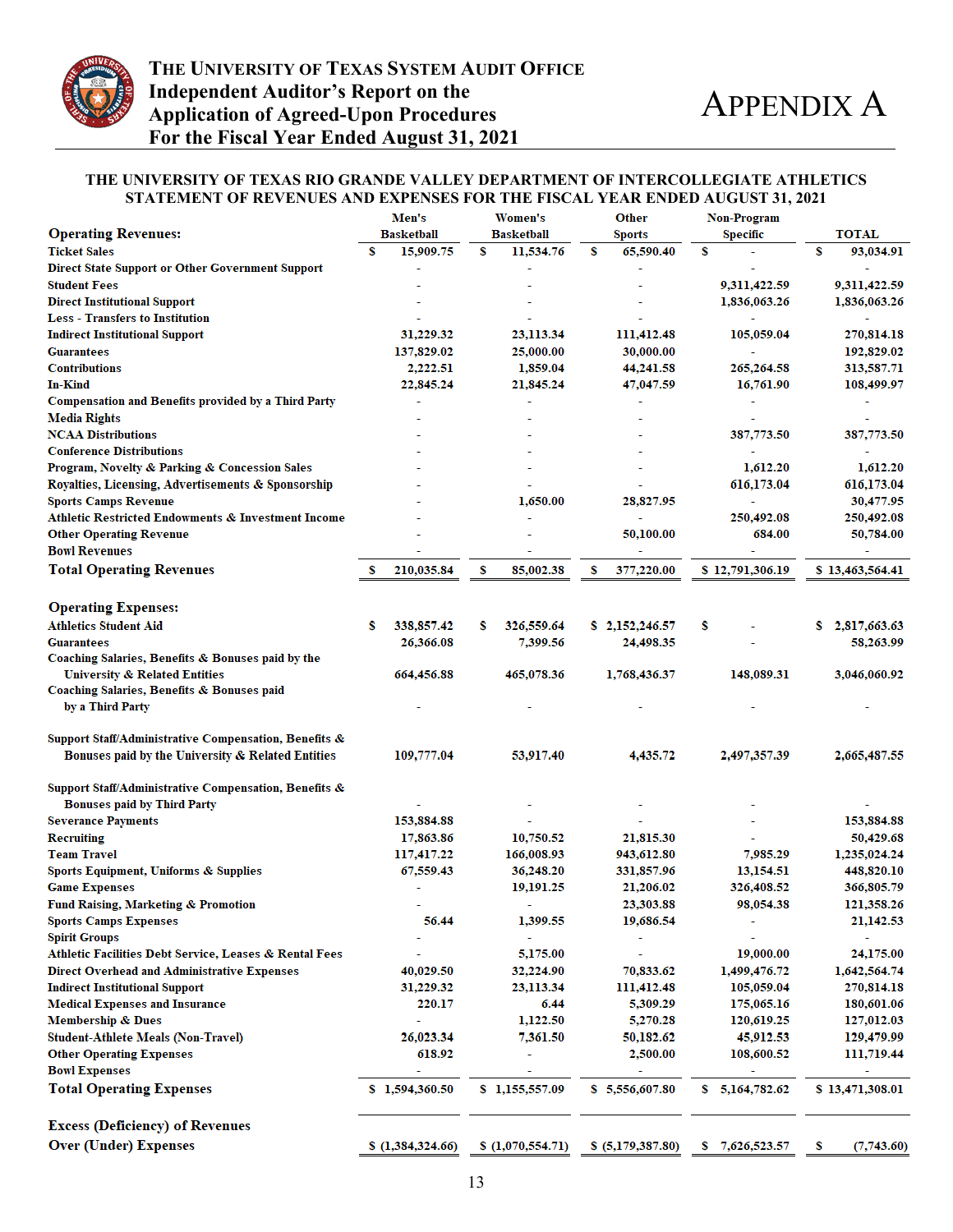

## **NOTES TO THE STATEMENT OF REVENUES AND EXPENSES**

NOTE 1 – Summary of Significant Accounting Policies

*Fiscal Year* – UTRGV's fiscal year is the period beginning each September 1 and ending each August 31 of the subsequent calendar year.

*Principles of Preparation* – The SRE is prepared in accordance with the NCAA financial reporting guidelines. Information used in the SRE's preparation is obtained primarily from information recorded in UTRGV's financial accounting system. Other information, such as amounts estimated for non-cash trade-out agreements and gifts in-kind, is obtained from records maintained by Athletics.

NOTE 2 – Contributions Constituting More than 10 Percent of All Contributions

Revenue from contributions was \$313,588 for FY 2021. Of this total, the UTRGV Foundation contributed \$100,000 in support of the Athletics Department.

NOTE 3 – Affiliated and Outside Organizations

The only affiliated and outside organization related to UTRGV's Athletics Department and not under UTRGV's accounting control is the UTRGV Foundation, an independent non-profit corporation formed exclusively for charitable, educational, and scientific purposes, and to assist in the development of UTRGV. It may hold fundraising events to support the Athletics Department through donations to the V Club, which is the fundraising arm of UTRGV Athletics.

NOTE 4 – Capital Assets

Athletics acquires, approves, depreciates, and disposes assets in accordance with UTRGV institutional policy as follows:

- Acquisition Athletics acquires capital assets through the normal process at the institution. All purchases are centralized and are to be made using the method that provides the best value to UTRGV. Competitive bidding is required for requests above \$15,000 (unless an Exclusive Acquisition Justification is approved by the Procurement Office). The capitalization threshold for equipment and vehicles is \$5,000. The capitalization threshold for building improvements and facilities & other improvements (FOI) is \$100,000.
- Approval The Director of Athletics approves capital expenditures between \$5,000 and \$15,000. For major capital projects, the Director of Athletics works with the University President and Senior Vice President for Finance and Planning to plan and obtain approval.
- Depreciation Depreciation is allocated to Athletics assets, or portions of real-assets, under the control of Athletics. Depreciation is calculated on a straight-line basis.
- Disposal Disposal of capital assets must be done in accordance with State of Texas law and institutional policy.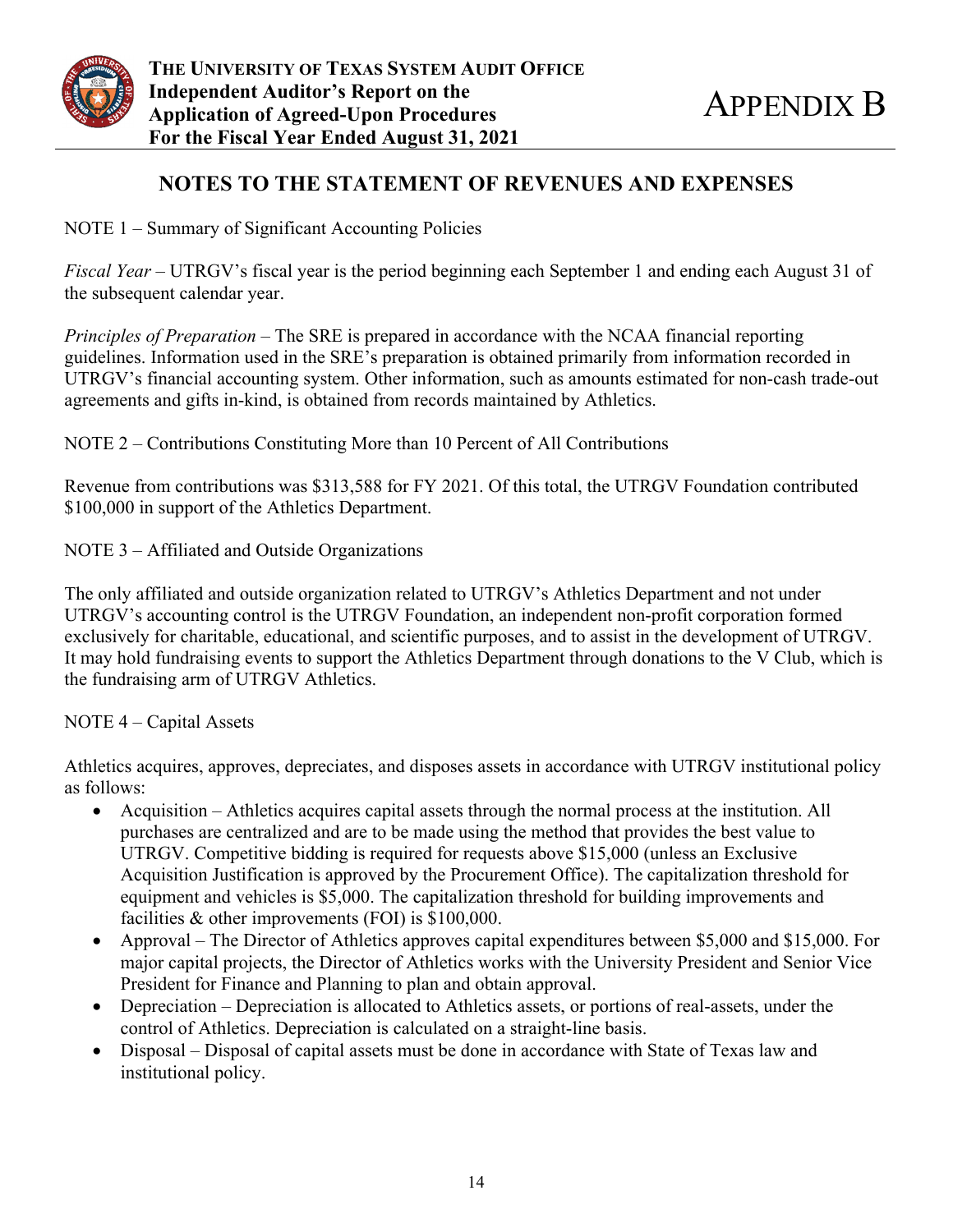

# **NOTES TO THE STATEMENT OF REVENUES AND EXPENSES**

NOTE 5 – Other Reporting Items

| Category                                            | <b>Amount</b>    |  |  |  |
|-----------------------------------------------------|------------------|--|--|--|
| <b>Excess Transfers to Institution</b>              | \$0.00           |  |  |  |
| <b>Conference Realignment Expenses</b>              | Not Applicable   |  |  |  |
| <b>Total Athletics-Related Debt</b>                 | \$0.00           |  |  |  |
| <b>Total Institutional Debt</b>                     | \$109,400,000.00 |  |  |  |
| Value of Athletics Dedicated Endowments             | \$796,906.01     |  |  |  |
| Value of Institutional Endowments                   | \$134,052,304.57 |  |  |  |
| <b>Total Athletics-Related Capital Expenditures</b> | \$21,738.23      |  |  |  |